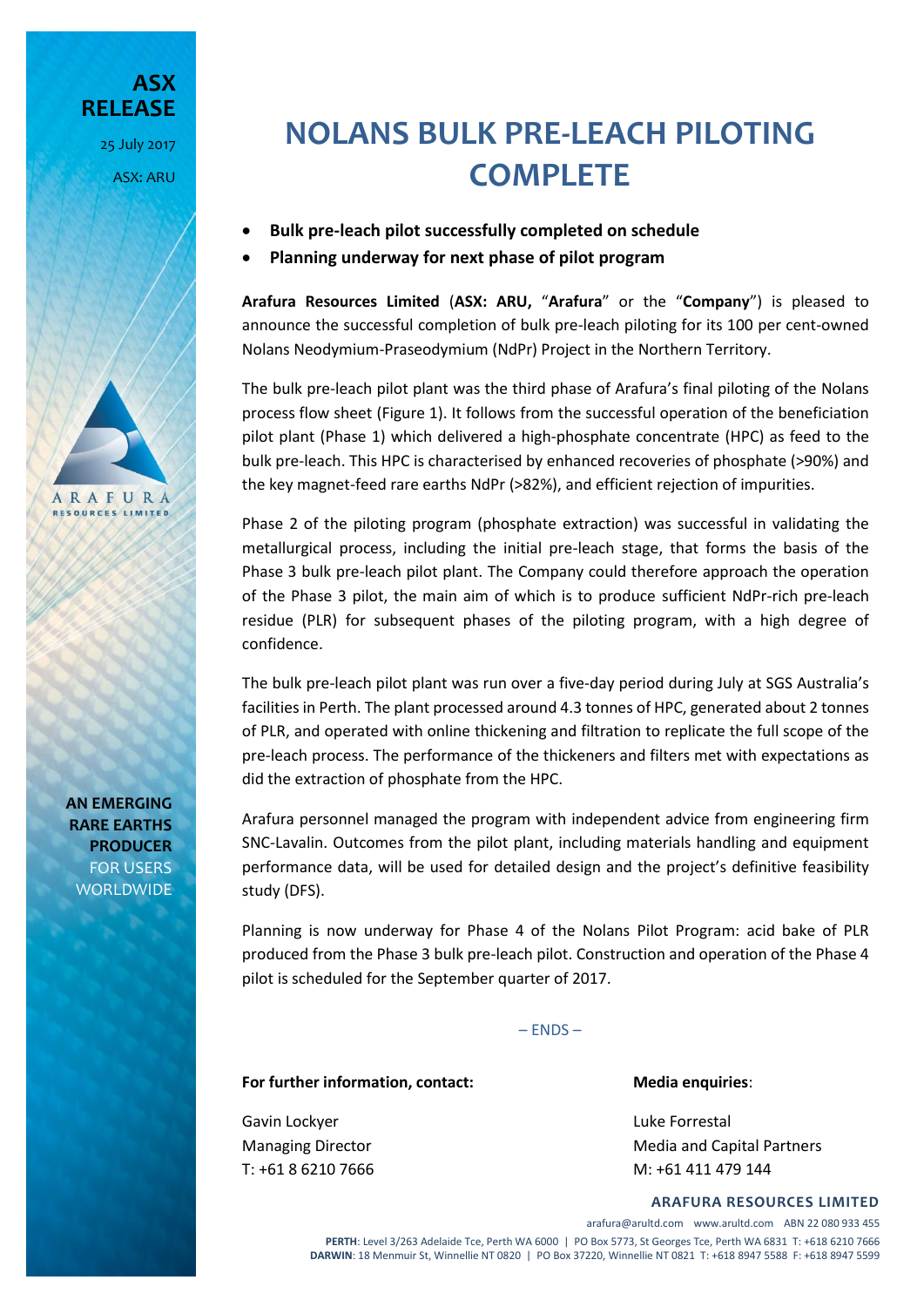



**Figure 1: Nolans Pilot Program** Each phase is operated on a continuous basis



**NdPr-rich Pre-Leach Residue product from the Phase 3 Bulk Pre-Leach Pilot Plant**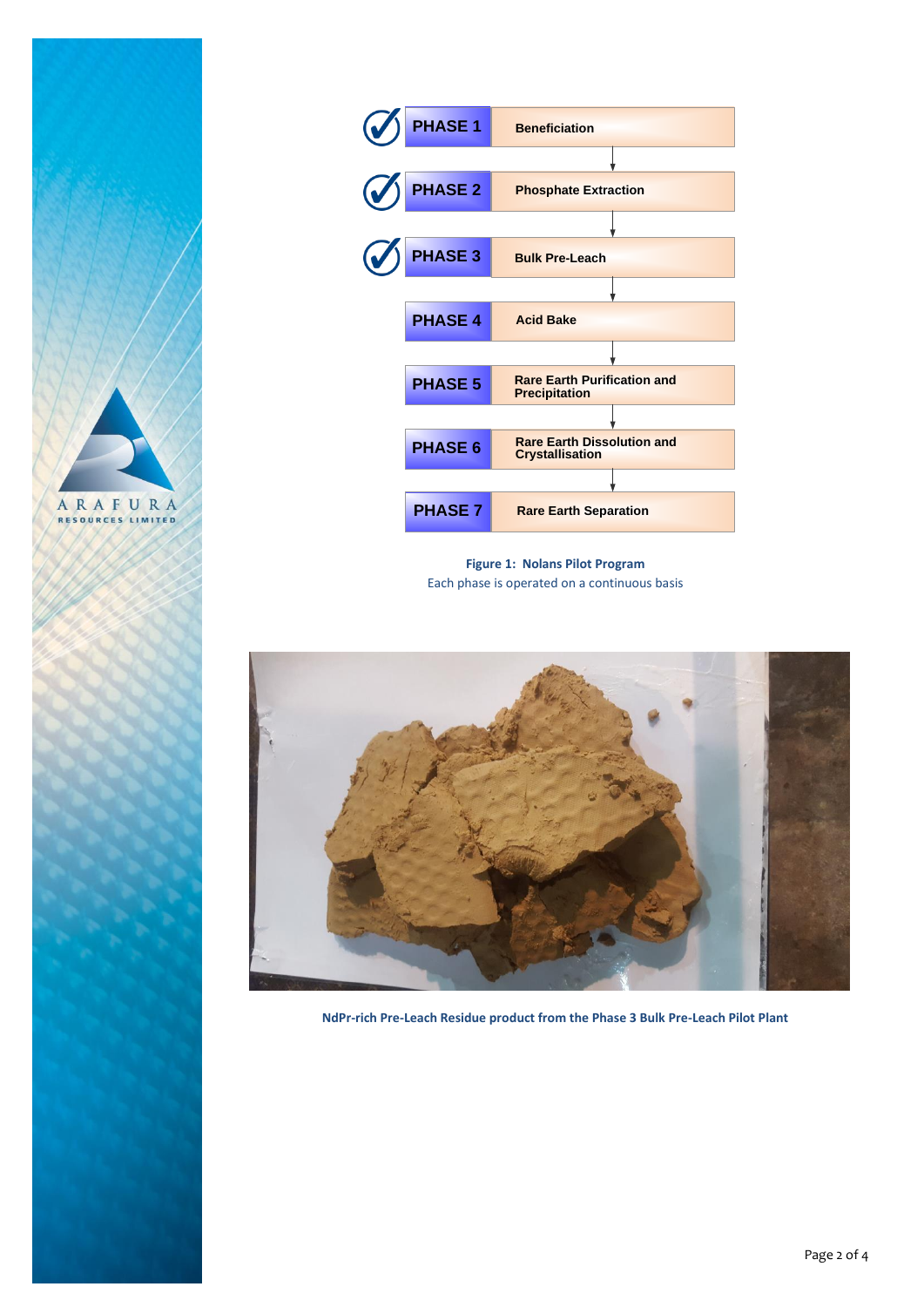



**Bulk Pre-Leach Pilot Overview**



**Bulk Pre-Leach Pilot Overview**